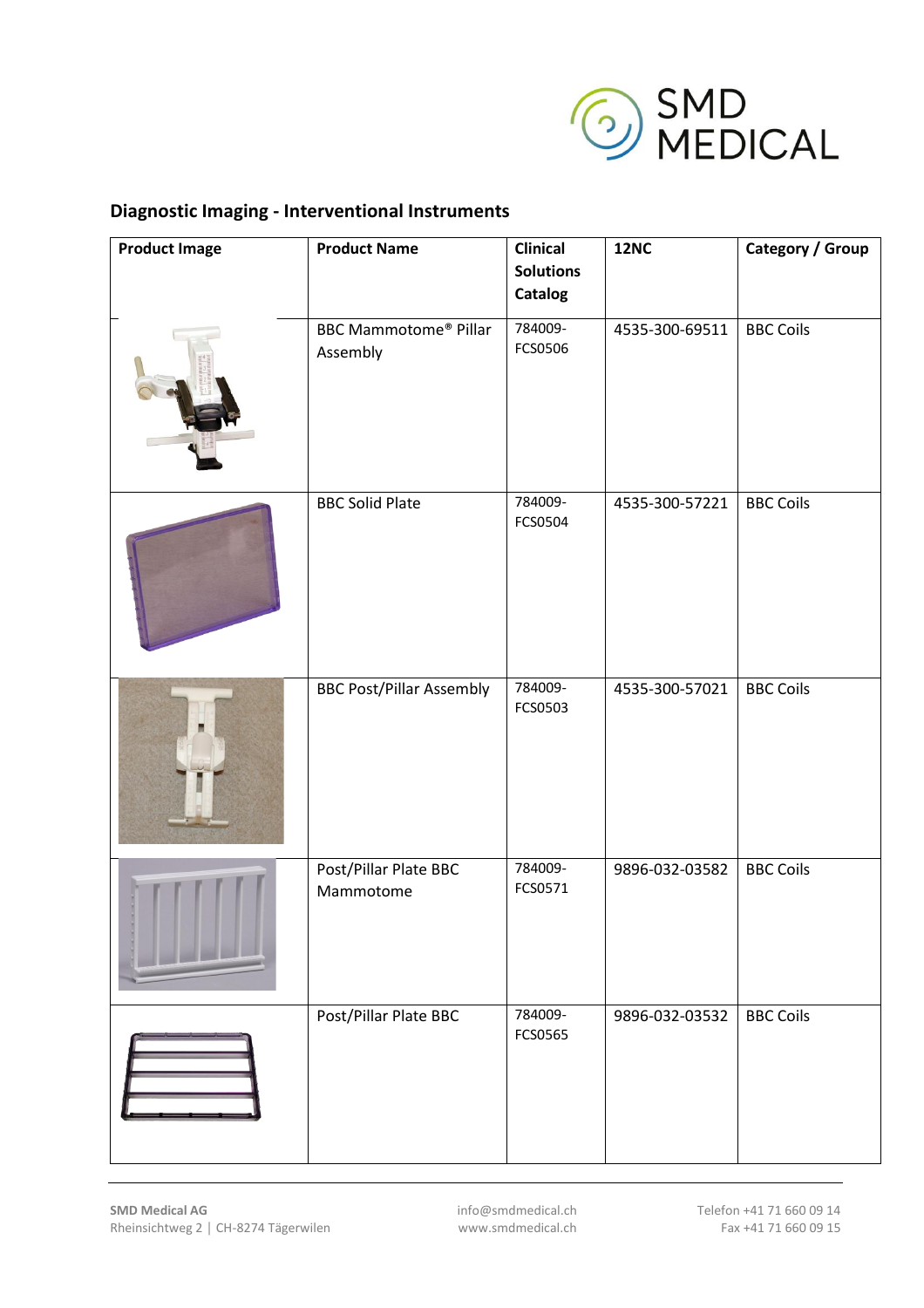

| <b>Grid Plate BBC</b>        | 784009-<br>FCS0564 | 9896-032-03522 | <b>BBC Coils</b>                  |
|------------------------------|--------------------|----------------|-----------------------------------|
| <b>BBC/OBC Coil Drapes</b>   | 784009-<br>FCS0505 | 4535-300-65841 | <b>BBC Coils</b>                  |
| <b>Fiducial Marker Block</b> | 784009-<br>FCS0518 | 4535-300-96541 | <b>Breast Coil</b><br>Accessories |
| <b>Fiducial Extension</b>    | 784009-<br>FCS0513 | 4535-300-84241 | <b>Breast Coil</b><br>Accessories |
| Drape Head Support           | 784009-<br>FCS0547 | 4535-300-59051 | <b>Breast Coil</b><br>Accessories |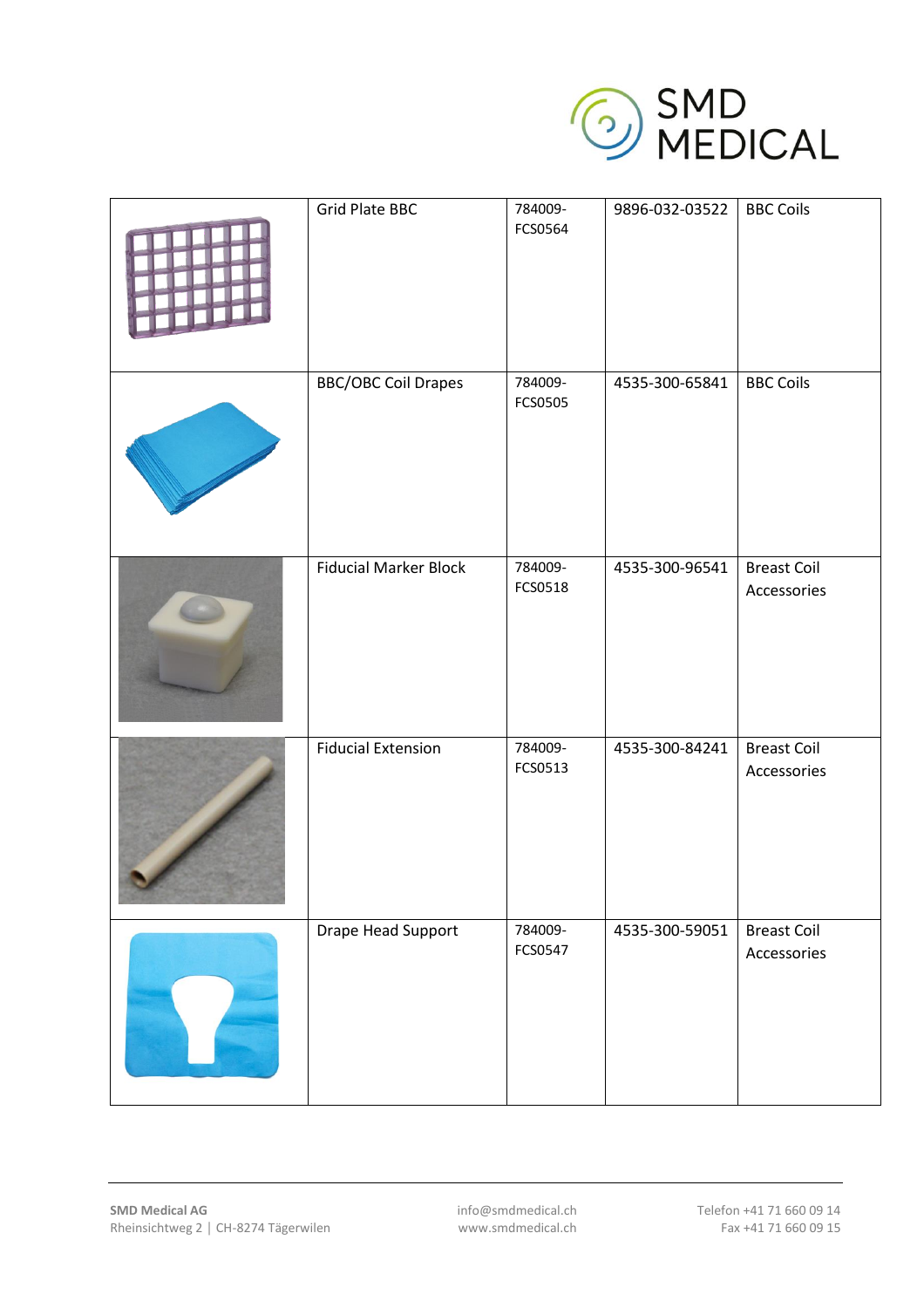

| <b>Breast Biopsy Phantom</b> | 784009-<br>FCS0501 | 4522-150-39472 | <b>Breast Coil</b><br>Accessories |
|------------------------------|--------------------|----------------|-----------------------------------|
| Needle Sleeve 16G            | 784009-<br>FCS0578 | 9896-032-04312 | <b>Breast Coil</b><br>Accessories |
| Needle Block 16G             | 784009-<br>FCS0577 | 9896-032-04302 | <b>Breast Coil</b><br>Accessories |
| Needle Hub Assembly          | 784009-<br>FCS0574 | 9896-032-03602 | <b>Breast Coil</b><br>Accessories |
| Sterile Fiducial Holder      | 784009-<br>FCS0568 | 9896-032-03562 | <b>Breast Coil</b><br>Accessories |
| Needle Block Holder          | 784009-<br>FCS0566 | 9896-032-03542 | <b>Breast Coil</b><br>Accessories |
| Needle Sleeve 18G            | 784009-<br>FCS0563 | 9896-032-03512 | <b>Breast Coil</b><br>Accessories |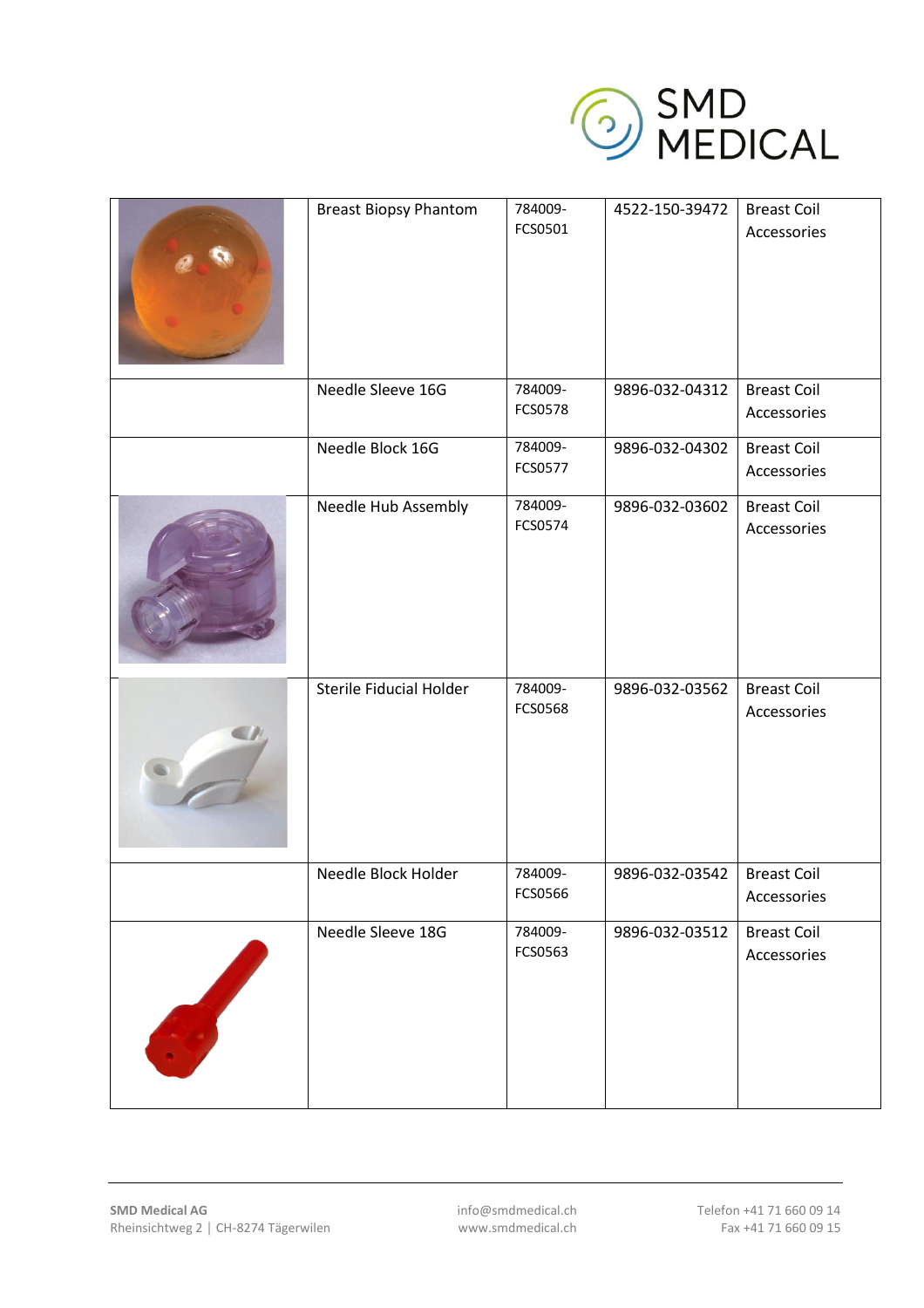

| Needle Sleeve 14G | 784009-<br>FCS0562 | 9896-032-03502 | <b>Breast Coil</b><br>Accessories |
|-------------------|--------------------|----------------|-----------------------------------|
| Needle Sleeve 12G | 784009-<br>FCS0561 | 9896-032-03492 | <b>Breast Coil</b><br>Accessories |
| Needle Block 18G  | 784009-<br>FCS0560 | 9896-032-03482 | <b>Breast Coil</b><br>Accessories |
| Needle Block 14G  | 784009-<br>FCS0559 | 9896-032-03472 | <b>Breast Coil</b><br>Accessories |
| Needle Block 12G  | 784009-<br>FCS0558 | 9896-032-03462 | <b>Breast Coil</b><br>Accessories |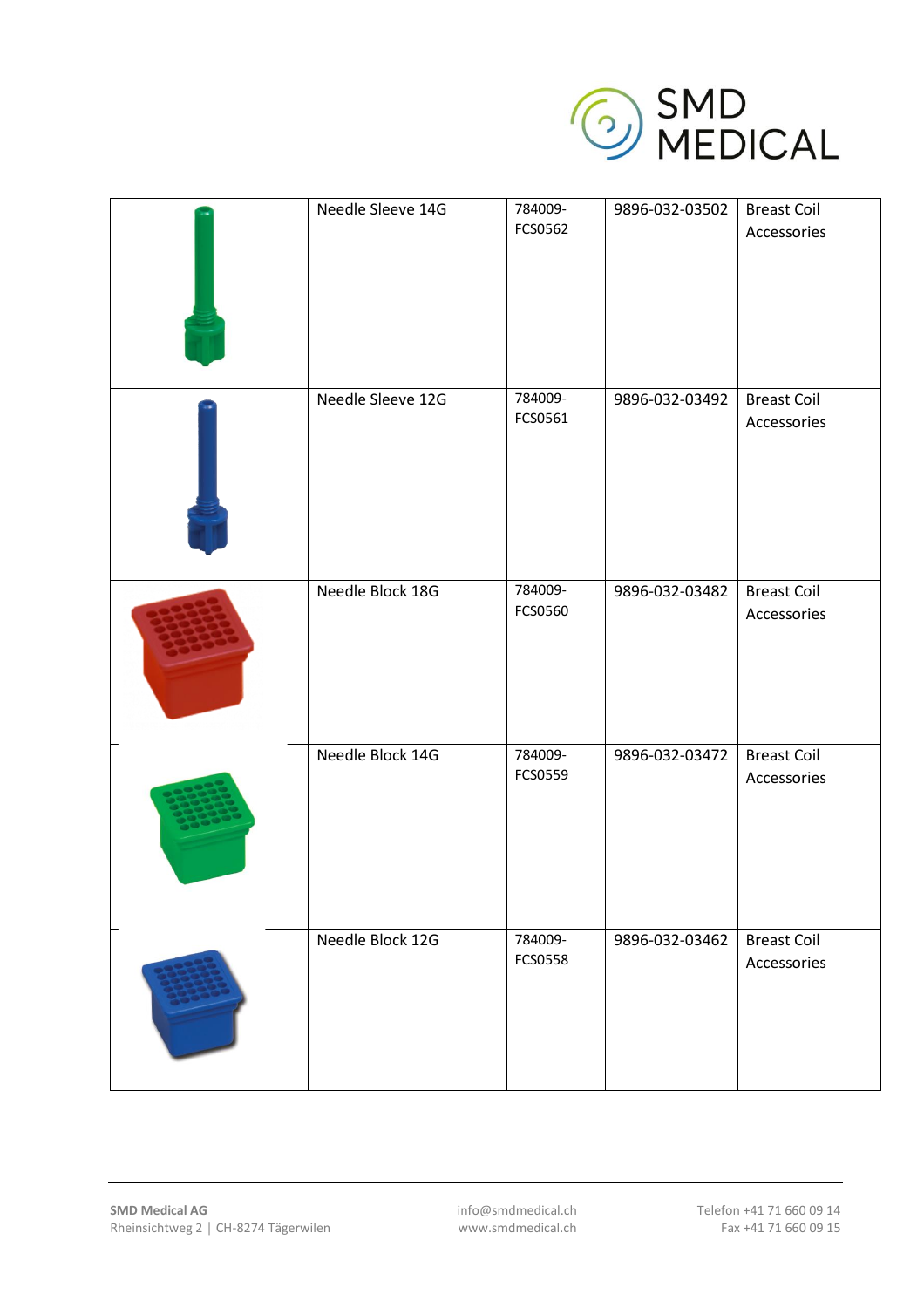

| Needle Block 8G                         | 784009-<br>FCS0557 | 9896-032-03452 | <b>Breast Coil</b><br>Accessories |
|-----------------------------------------|--------------------|----------------|-----------------------------------|
| Fluid/Drip Tray                         | 784009-<br>FCS0502 | 4535-300-56181 | <b>Breast Coil</b><br>Accessories |
| New Breast Blocker (Left)               | 784009-<br>FCS0512 | 4535-300-76901 | <b>Breast Coil</b><br>Accessories |
| New Breast Blocker<br>(Right)           | 784009-<br>FCS0511 | 4535-300-76891 | <b>Breast Coil</b><br>Accessories |
| Cup Insert Set Yellow                   | 784009-<br>FCS0580 | 9896-032-06891 | <b>Breast Coil</b><br>Accessories |
| <b>OBD Localization Lateral</b><br>Grid | 784009-<br>FCS0530 | 4535-302-26151 | HFO/OBD Coils                     |
| 3T Full-Auto Set 16/18G<br>150mm        | 784009-<br>FCS0721 | 9896-032-07572 | Interventional<br>Instruments     |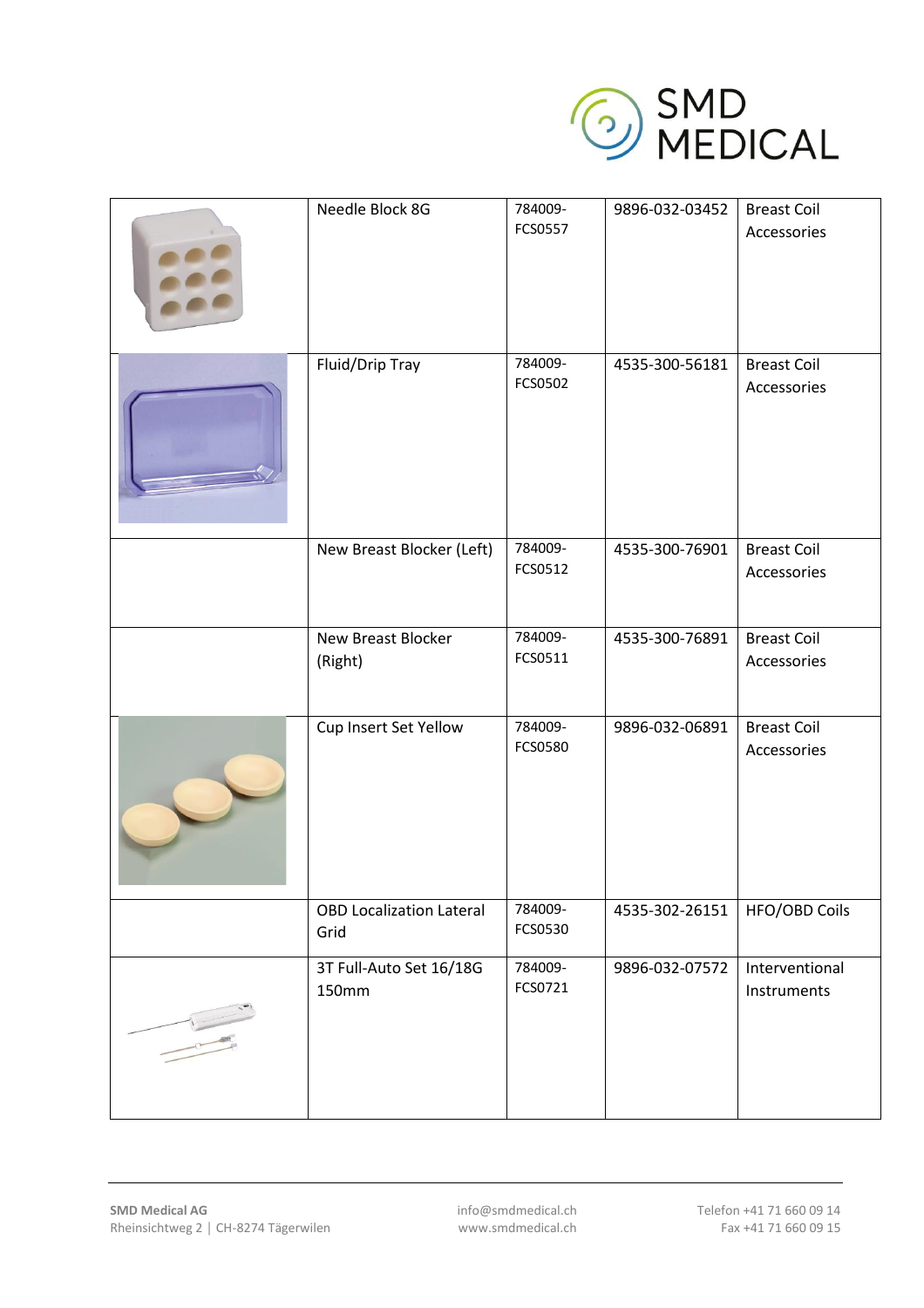

| 3T Semi-Auto Set 16/18G<br>150mm | 784009-<br>FCS0720 | 9896-032-07562 | Interventional<br>Instruments |
|----------------------------------|--------------------|----------------|-------------------------------|
| 3T Coax Needle 16G<br>111/150mm  | 784009-<br>FCS0819 | 9896-032-06502 | Interventional<br>Instruments |
| 3T Coax Needle 12G<br>111/150mm  | 784009-<br>FCS0818 | 9896-032-06492 | Interventional<br>Instruments |
| FlexiLoc Needle18G<br>150mm      | 784009-<br>FCS0719 | 9896-032-04212 | Interventional<br>Instruments |
| 3T Full-Auto Set 12/14G<br>150mm | 784009-<br>FCS0718 | 9896-032-04132 | Interventional<br>Instruments |
| 3T Semi-Auto Set 12/14G<br>150mm | 784009-<br>FCS0717 | 9896-032-04122 | Interventional<br>Instruments |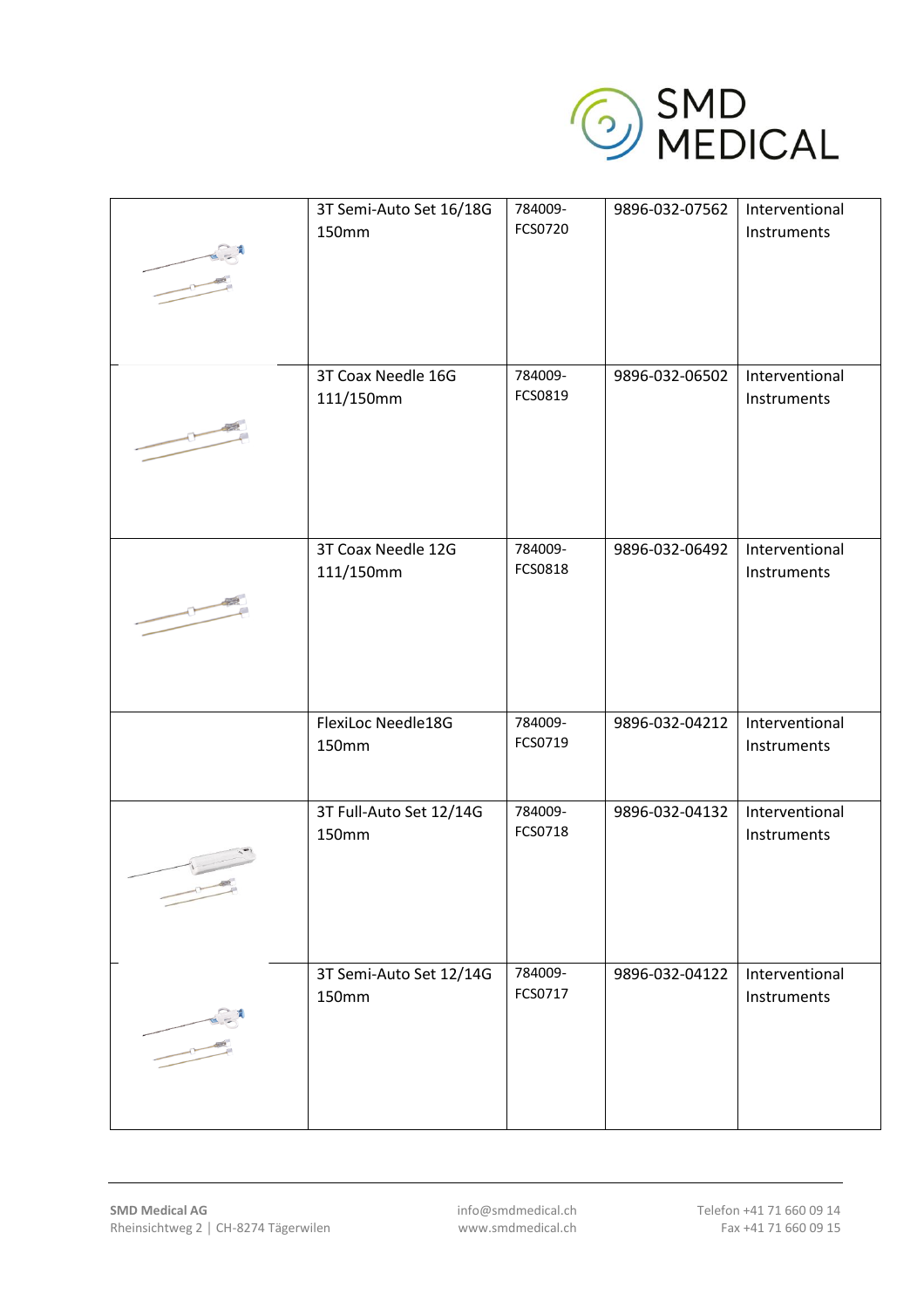

|       | Coax Needle 16G<br>111/150mm | 784009-<br>FCS0817 | 9896-032-03412                  | Interventional<br>Instruments |
|-------|------------------------------|--------------------|---------------------------------|-------------------------------|
|       | Coax Needle 14G<br>111/150mm | 784009-<br>FCS0815 | 9896-032-03392                  | Interventional<br>Instruments |
|       | Coax Needle 12G<br>111/150mm | 784009-<br>FCS0813 | 9896-032-03372                  | Interventional<br>Instruments |
|       | Coax Needle 12G<br>126/150mm | 784009-<br>FCS0812 | 9896-032-03362                  | Interventional<br>Instruments |
| $p =$ | Coax Needle 12G<br>91/130mm  | 784009-<br>FCS0811 | 9896-032-03352   Interventional | Instruments                   |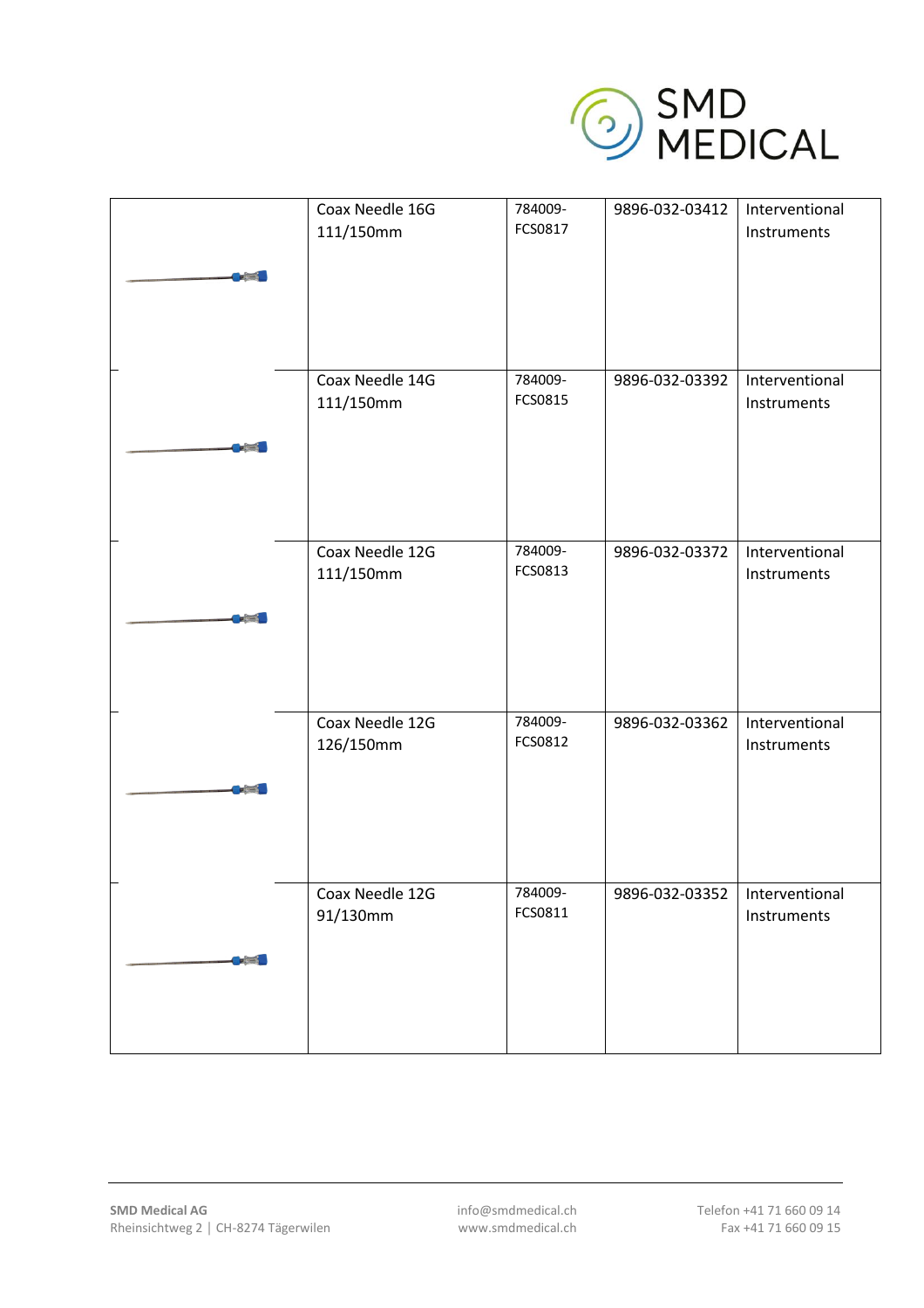

| 3T ClipLoc Set 16/18G<br>150mm    | 784009-<br>FCS0716 | 9896-032-03332 | Interventional<br>Instruments |
|-----------------------------------|--------------------|----------------|-------------------------------|
| ClipLoc Needle18G<br>150mm        | 784009-<br>FCS0715 | 9896-032-03322 | Interventional<br>Instruments |
| ClipLoc Needle18G<br>130mm        | 784009-<br>FCS0714 | 9896-032-03312 | Interventional<br>Instruments |
| Clip Localization<br>Needle18G 10 | 784009-<br>FCS0713 | 9896-032-03302 | Interventional<br>Instruments |
| Double Hook Wire18G<br>150mm      | 784009-<br>FCS0712 | 9896-032-03282 | Interventional<br>Instruments |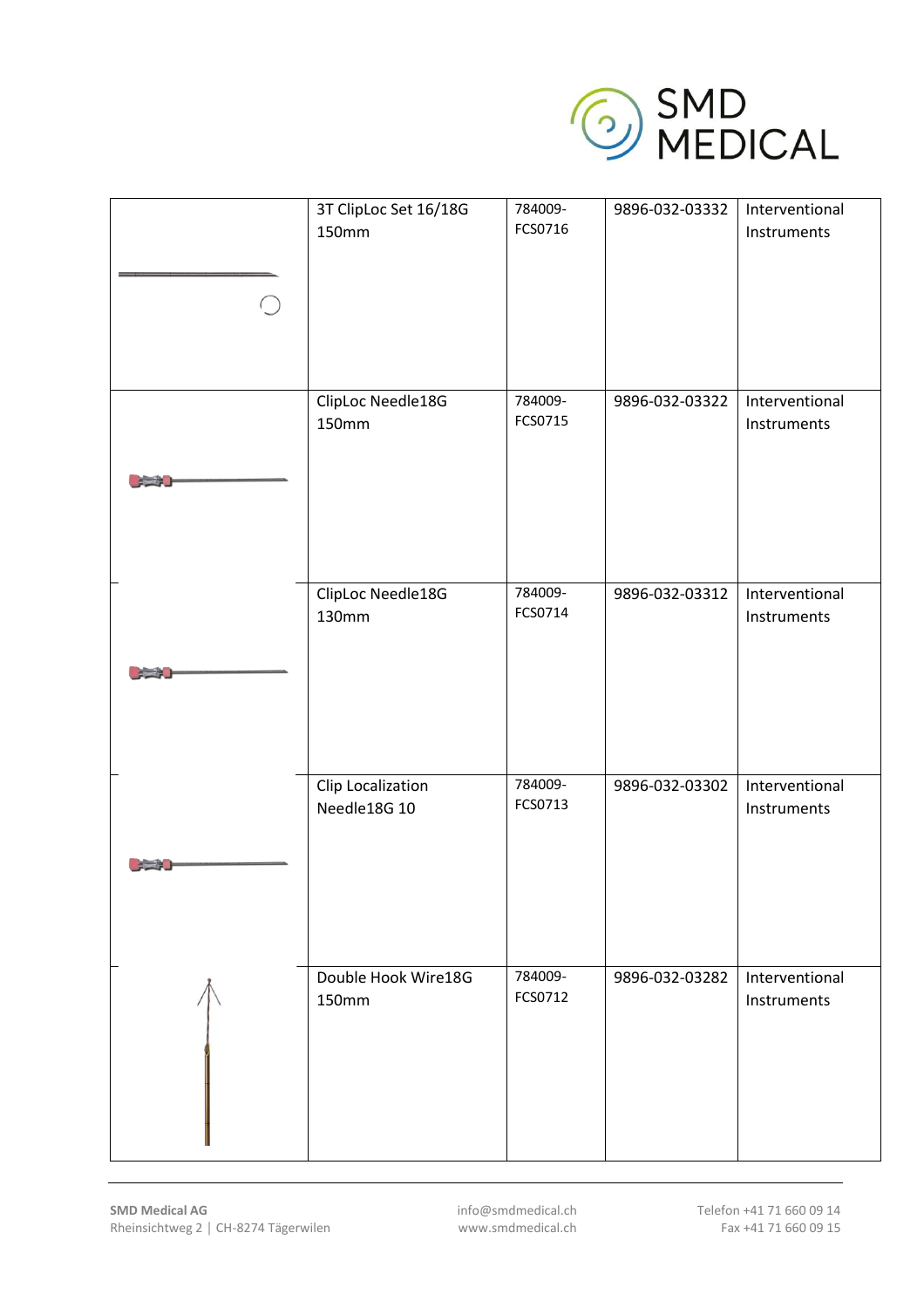

| Double Hook Wire18G<br>100mm     | 784009-<br>FCS0711 | 9896-032-03272 | Interventional<br>Instruments |
|----------------------------------|--------------------|----------------|-------------------------------|
| Puncture Needle20G<br>150mm (S)  | 784009-<br>FCS0807 | 9896-032-03191 | Interventional<br>Instruments |
| Full-Auto Bx Gun14G<br>150mm     | 784009-<br>FCS0705 | 9896-032-02952 | Interventional<br>Instruments |
| Semi-Auto Bx Set 12/14G<br>130mm | 784009-<br>FCS0704 | 9896-032-02881 | Interventional<br>Instruments |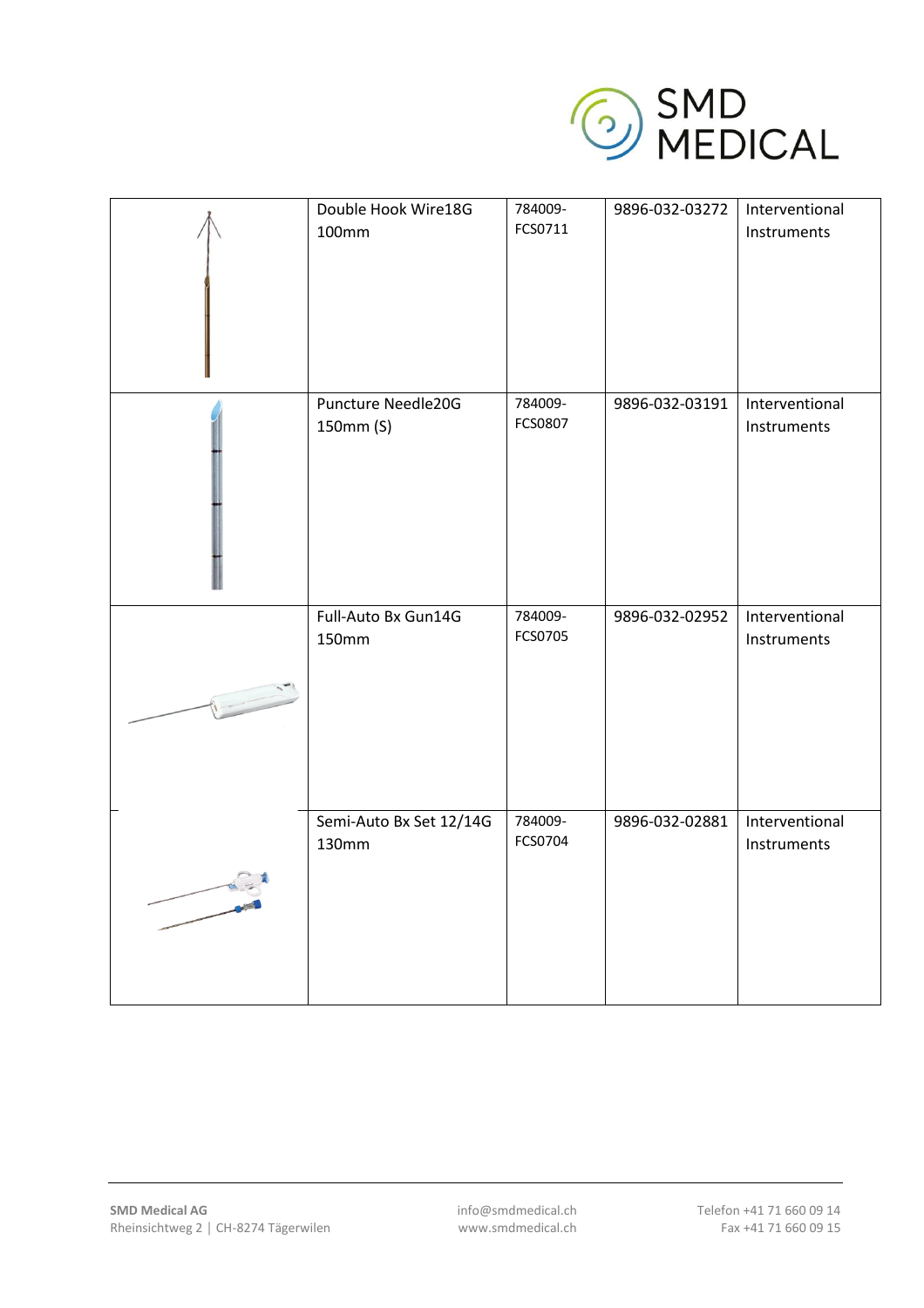

|               | Semi-Auto Bx Gun18G<br>150mm | 784009-<br>FCS0755 | 9896-032-02862 | Interventional<br>Instruments              |
|---------------|------------------------------|--------------------|----------------|--------------------------------------------|
|               | Semi-Auto Bx Gun16G<br>150mm | 784009-<br>FCS0703 | 9896-032-02842 | Interventional<br>Instruments              |
|               | Semi-Auto Bx Gun14G<br>150mm | 784009-<br>FCS0702 | 9896-032-02821 | Interventional<br>Instruments              |
|               | Full-Auto Bx Gun18G<br>175mm | 784009-<br>FCS0757 | 9896-032-05282 | Interventional<br>Instruments,<br>Prostate |
| $\frac{1}{2}$ | Full-Auto Bx Gun18G<br>150mm | 784009-<br>FCS0756 | 9896-032-02982 | Interventional<br>Instruments,<br>Prostate |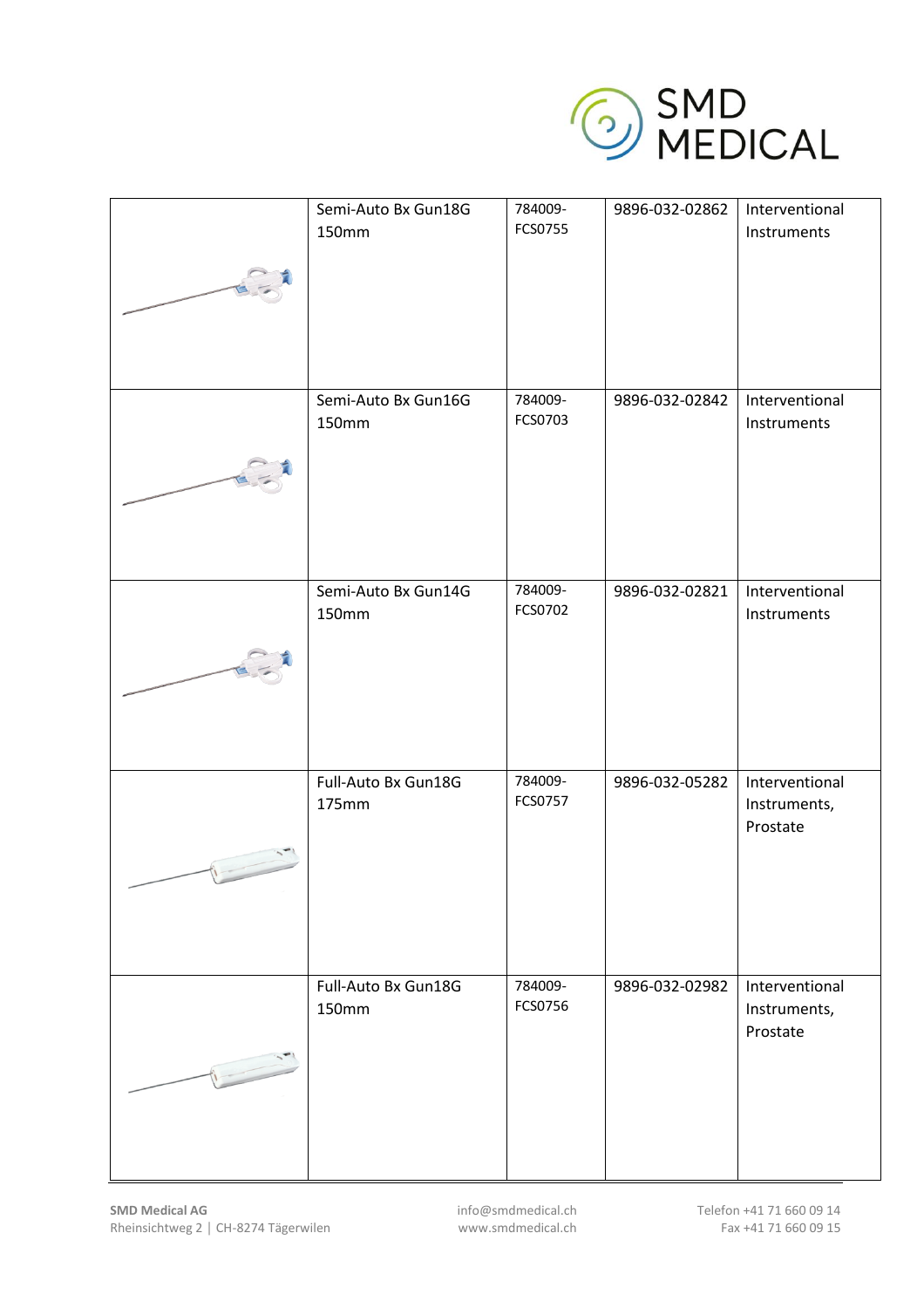

| LBS/eLBS Drape Patient<br>Surface                                | 784009-<br>FCS0538 | 4535-302-42371 | LBS and eLBS<br>Coils |
|------------------------------------------------------------------|--------------------|----------------|-----------------------|
| Breast Cup Inserts for<br>16ch LBS (sm, med, large<br>PINK pads) | 784009-<br>FCS0553 | 9896-031-11861 | LBS and eLBS<br>Coils |
| Solid Plate eLBS Lateral                                         | 784009-<br>FCS0546 | 4535-302-92101 | LBS and eLBS<br>Coils |
| Solid Plate eLBS Medial                                          | 784009-<br>FCS0545 | 4535-302-92091 | LBS and eLBS<br>Coils |
| LBS 1st Gen M/L Pillar<br>Plate                                  | 784009-<br>FCS0541 | 4535-302-46651 | LBS and eLBS<br>Coils |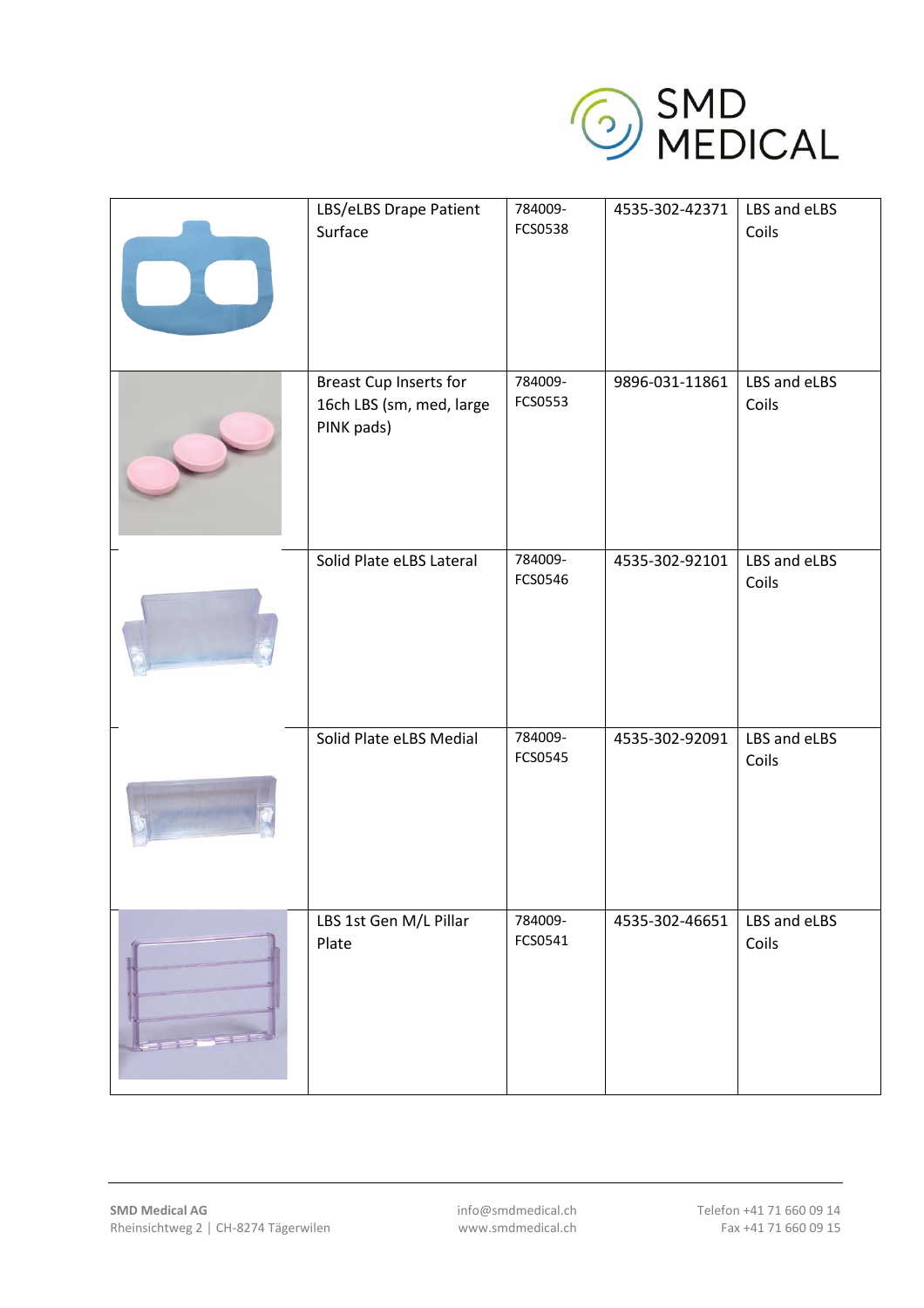

| LBS 1st Gen CC Pillar Plate    | 784009-<br>FCS0539 | 4535-302-46631 | LBS and eLBS<br>Coils |
|--------------------------------|--------------------|----------------|-----------------------|
| LBS 1st Gen M/L Solid<br>Plate | 784009-<br>FCS0524 | 4535-302-20071 | LBS and eLBS<br>Coils |
| LBS 1st Gen CC Solid Plate     | 784009-<br>FCS0523 | 4535-302-20061 | LBS and eLBS<br>Coils |
| <b>LBS Breast Blocker</b>      | 784009-<br>FCS0522 | 4535-302-20012 | LBS and eLBS<br>Coils |
| LBS CC Post/Pillar<br>Assembly | 784009-<br>FCS0520 | 4535-302-19971 | LBS and eLBS<br>Coils |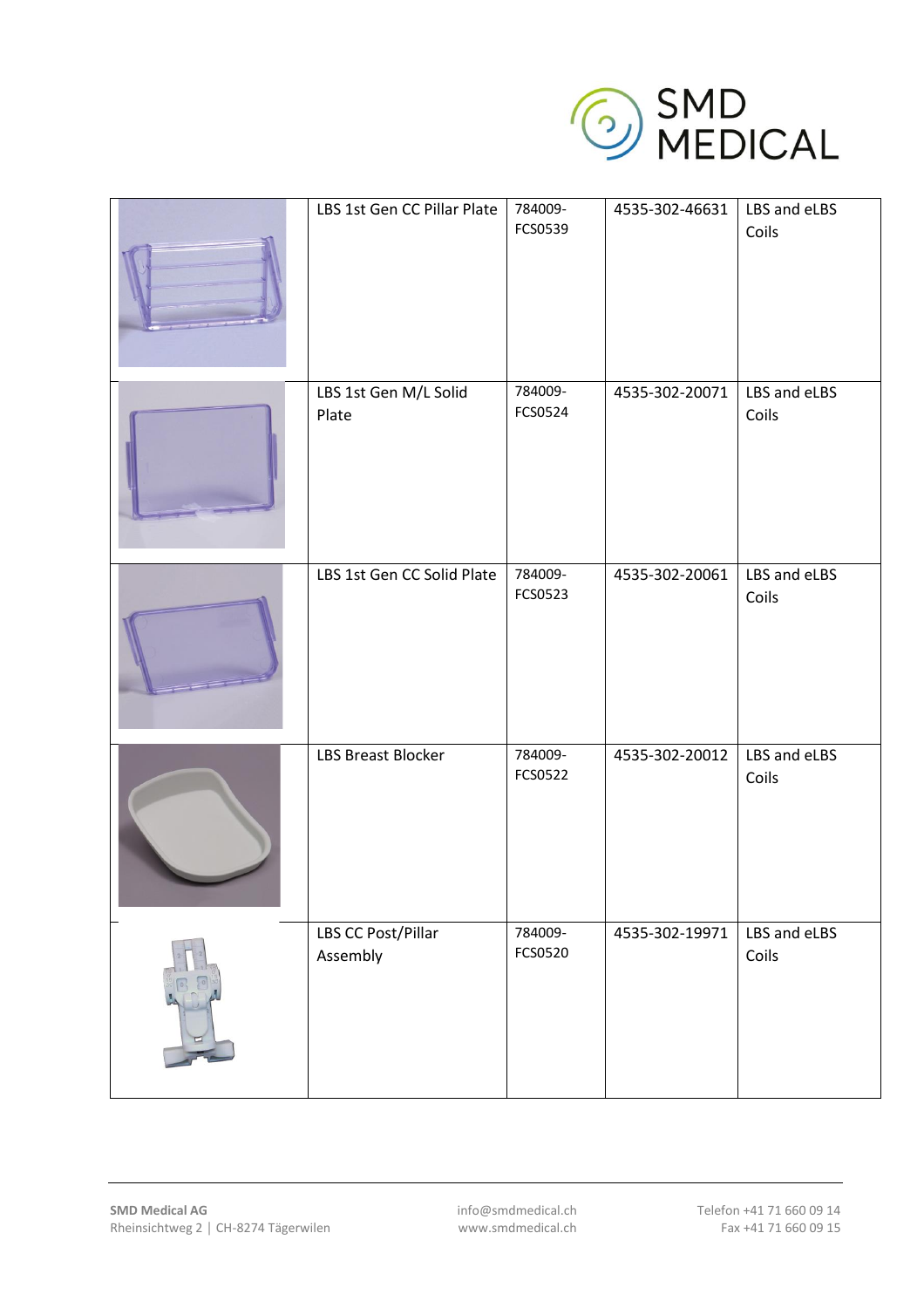

| LBS M/L Post/Pillar<br>Assembly    | 784009-<br>FCS0519 | 4535-302-19961 | LBS and eLBS<br>Coils |
|------------------------------------|--------------------|----------------|-----------------------|
| Grid Plate eLBS Lateral            | 784009-            | 9896-032-09132 | LBS and eLBS          |
|                                    | FCS0589            |                | Coils                 |
| Grid Plate eLBS Medial             | 784009-<br>FCS0588 | 9896-032-09122 | LBS and eLBS<br>Coils |
| Post/Pillar Plate LBS<br>Mammotome | 784009-<br>FCS0587 | 9896-032-09102 | LBS and eLBS<br>Coils |
| Post/Pillar Plate LBS M-L          | 784009-<br>FCS0586 | 9896-032-09092 | LBS and eLBS<br>Coils |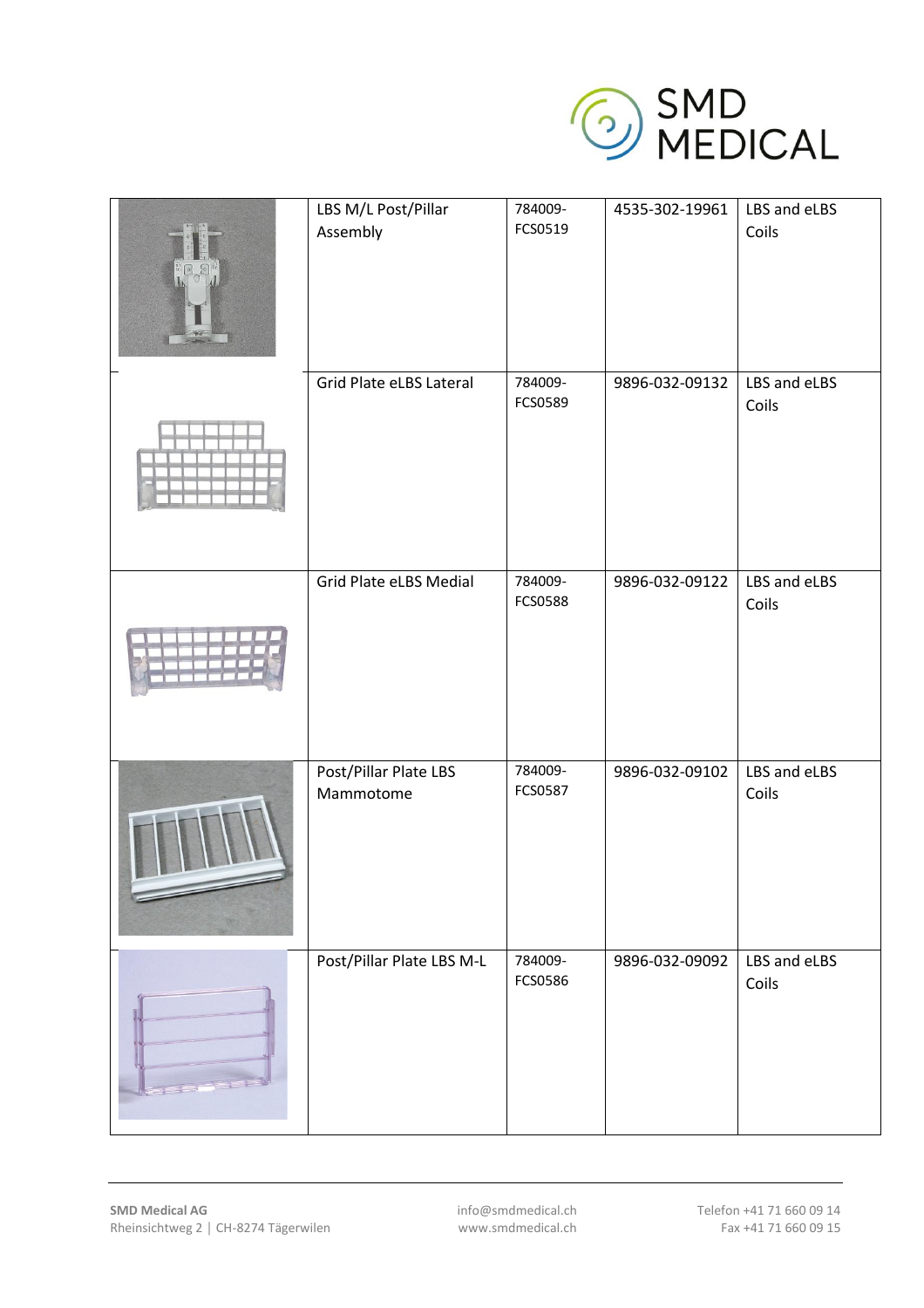

| Grid Plate LBS M-L            | 784009-<br>FCS0585 | 9896-032-09082 | LBS and eLBS<br>Coils |
|-------------------------------|--------------------|----------------|-----------------------|
| Post/Pillar Plate LBS C-C     | 784009-<br>FCS0584 | 9896-032-09072 | LBS and eLBS<br>Coils |
| Grid Plate LBS C-C            | 784009-<br>FCS0583 | 9896-032-09062 | LBS and eLBS<br>Coils |
| TRIM Drapes, package of<br>25 | 784009-<br>FCS0752 | 4535-302-84731 | Prostate              |
| DynaTRIM Needle Guide         | 784009-<br>FCS0751 | 9896-032-09112 | Prostate              |
| Sentinelle Coil Drape         | 784009-<br>FCS0591 | 9896-032-14612 | Sentinelle            |